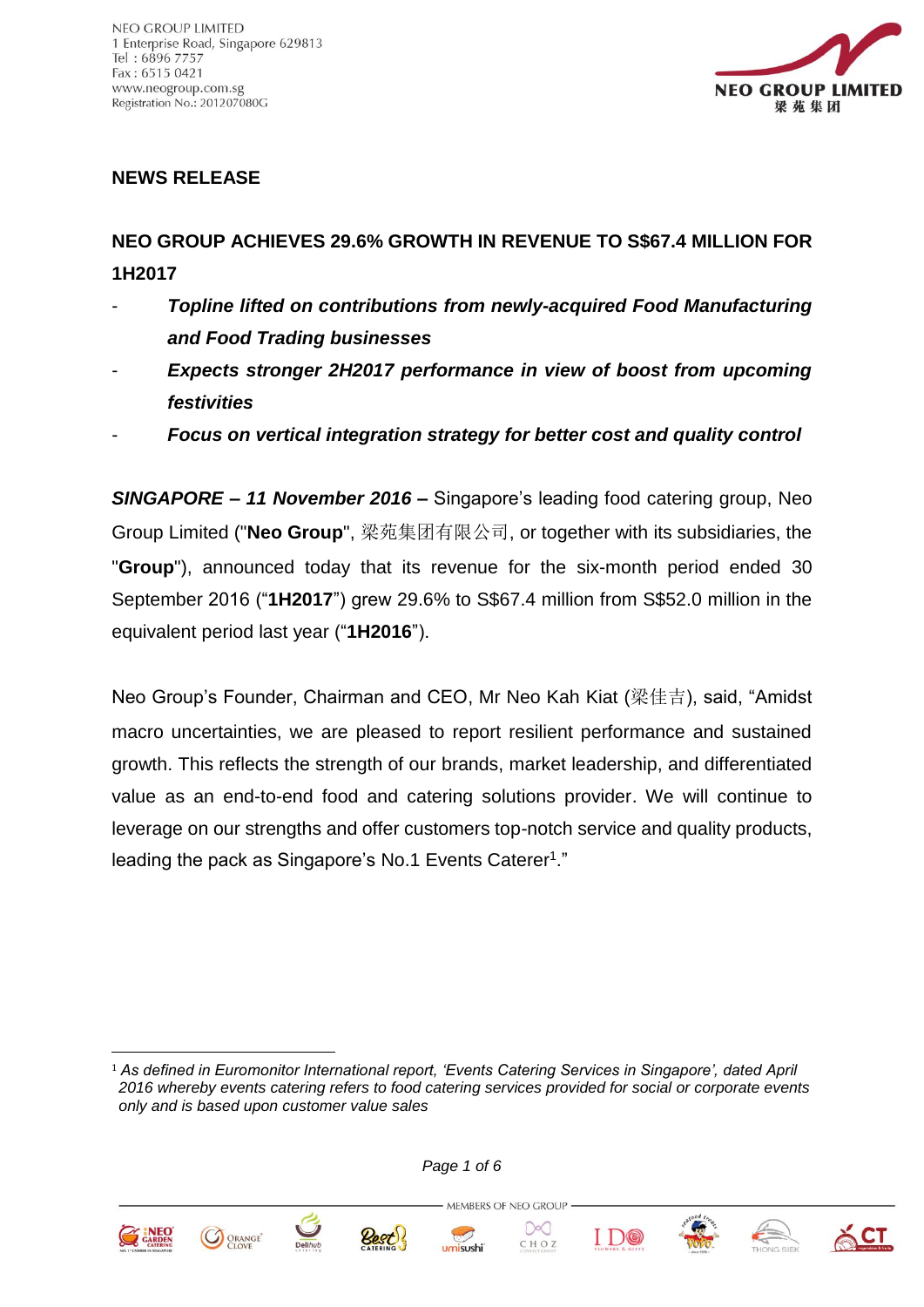# **Financial Performance**

Improved performance across most business segments and a S\$7.7 million revenue contribution from the Food Trading business segment lifted the integrated catering solutions provider's 1H2017 topline performance.

Food Retail grew 11.7% to S\$9.8 million in 1H2017 from S\$8.8 million on an increase in number of stores and effective promotions launched during the period under review. Similarly, Food Manufacturing reported a 45.9% growth in revenue of S\$21.9 million compared to S\$15.0 million across the comparative periods.

Impacted mostly by seasonality due to the lack of festivities and in the absence of SG50 celebrations that lifted catering volumes last year, the Food Catering segment slid marginally by 1.2% to S\$27.3 million in 1H2017 from S\$27.6 million in 1H2016.

"We are pleased to see an improved performance from the Food Retail segment, which attests to the effectiveness of our turnaround strategies and marketing initiatives. We will continue to fine-tune our retail business model and watch operating costs closely to enhance the profitability of the segment."

"With regards to the Food Catering segment, we've anticipated an industry-wide dip in the absence of the SG50 boost seen last year. Hence, we've managed to mitigate a significant dip in business volume by increasing promotions and effective marketing campaigns to drive demand for our catering business."

In tandem with the stronger topline performance, coupled with other income earned of S\$3.0 million, consisting mainly of a S\$1.8 million one-time gain on disposal of a noncore property, Neo Group reported 1H2017 net profit attributable to owners of the parent ("**net profit**") of S\$0.4 million, a 65.7% rise from S\$0.3 million in 1H2016.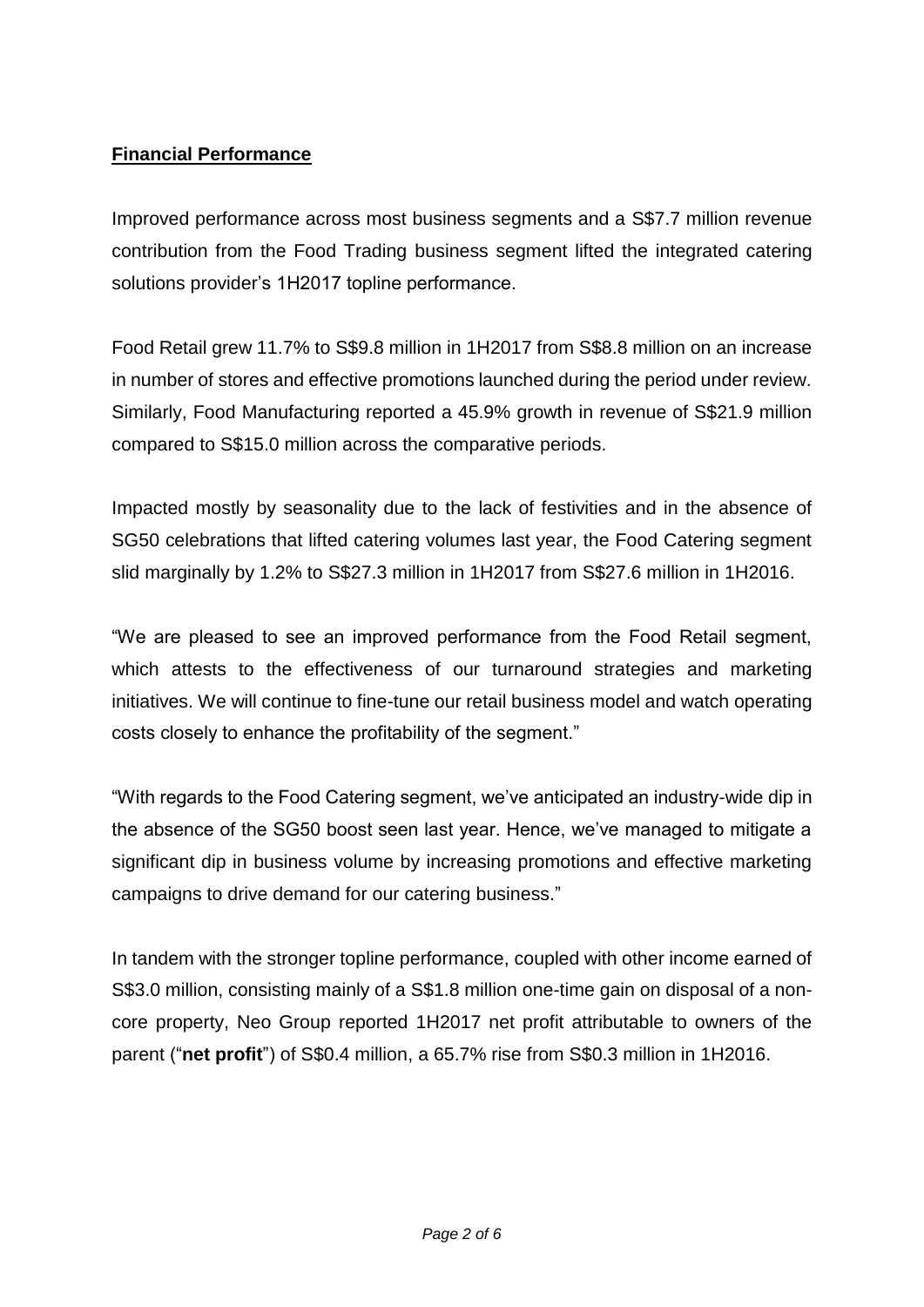For the three-month financial period ended 30 September 2016 ("**2Q2017**"), Neo Group reported a 40 times increase in net profit of S\$2.9 million compared to S\$0.07 million a year ago ("**2Q2016**") on a 13.4% rise in revenue to S\$35.5 million from S\$31.3 million across the same comparative periods.

Removing the impact of the one-time gain on disposal, which amounted to S\$1.8 million in 2Q2017, the Group reported an operational profit of S\$1.1 million, turning around from an operational loss recorded in the preceding quarter.

Neo Group's earnings per share rose to 0.30 Singapore cent in 1H2017 from 0.18 Singapore cent in 1H2016. Net asset value per share slid slightly to 20.18 Singapore cents as at 30 September 2016 from 20.97 Singapore cents as at 31 March 2016.

# **Outlook & Future Strategies**

The Food Catering segment seeks to frequently refresh its product offerings to offer differentiated service experiences. The Group is also pursuing higher-margin institutional catering opportunities, as well as corporate clients and venue partnerships to build sustainable income streams.

Mr Neo added, "Due to recovery from a cyclical seasonality effect, the second half of the financial year is typically stronger than the first half. We look forward to a stronger 2H2017, which will be lifted by the upcoming festivities – Christmas, New Year and Lunar New Year."

A review of the Food Retail business model is still ongoing to enhance the profitability of the segment through streamlining of processes, reducing operational costs and increasing productivity through technology adoption. Store locations are also reviewed regularly, and innovative products and menus are refreshed periodically for greater customer engagement.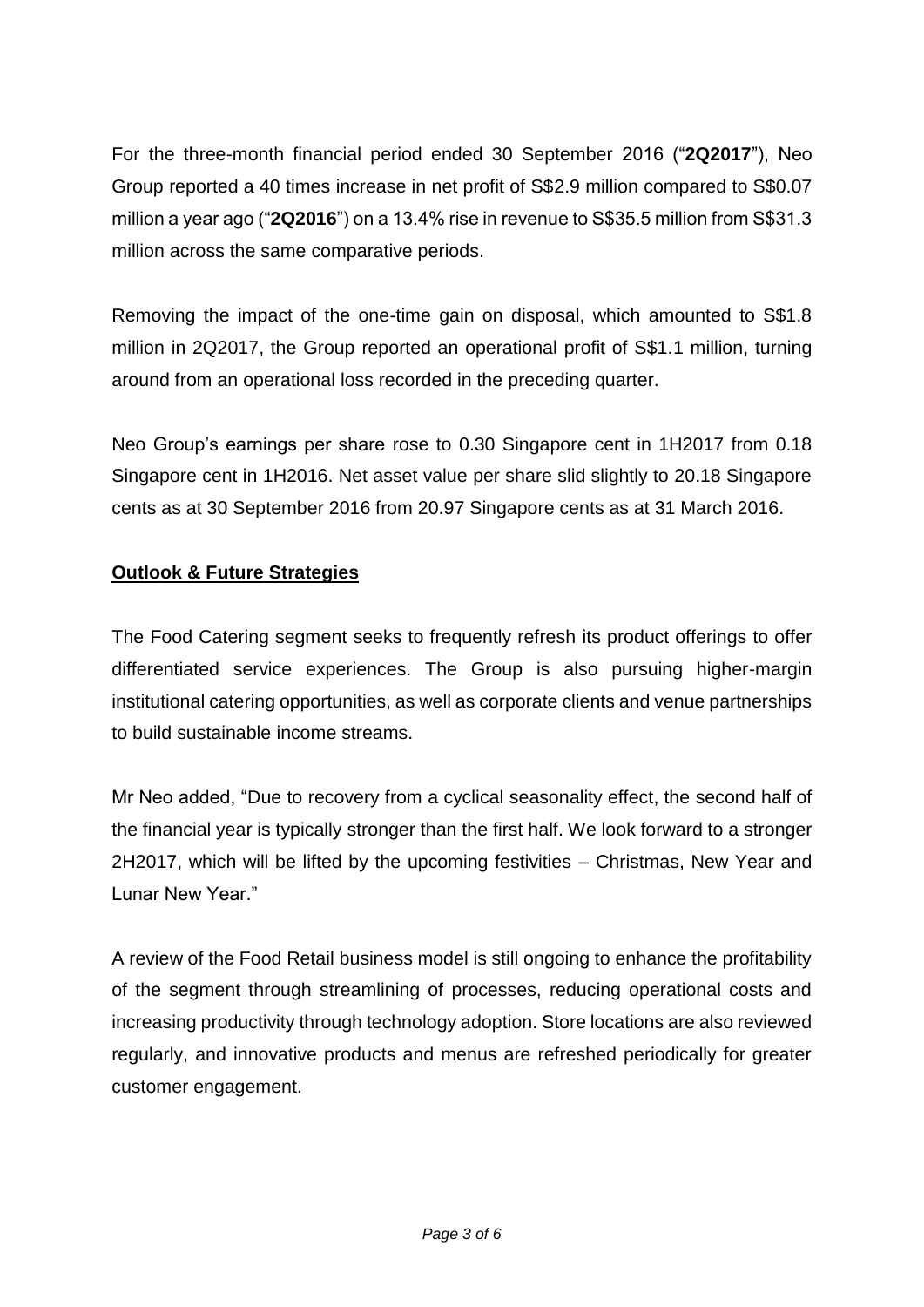Following the progressive relocation of the Food Manufacturing operations to a larger property with cold room facilities at 22 Senoko Way, the Group hopes to improve the segment's profitability through harnessing operational synergies, achieving economies of scale and further automating processes.

In addition, the segment has seen a reduction in sourcing costs through bulk purchases, leveraging on Neo Group's sourcing arm, NKK Import & Export Trading, to meet its surimi and other needs. Prices for the segment's products have also been adjusted to optimise margin efficiencies.

The profitable Food Trading segment continues to contribute positively to the Group, and will continue to drive sales for topline growth while exploring opportunities to expand into new geographies and build synergistic capabilities in food processing.

On Neo Group's outlook, Mr Neo commented, "We will continue to build upon our strengths and solid fundamentals to sustain our growth momentum. In the meantime, we are starting to see results from the strategies put in place for the Food Retail and Food Manufacturing segments to improve profitability."

"In an environment where escalating costs are inevitable, it is crucial to maintain control over our costs. Our vertical integration strategy allows us to harness synergies between businesses, reap economies of scale and offer differentiated solutions. We will continue to explore "bite-sized" acquisitions to sharpen our niche, while keeping a look out for opportunities to export our proven business model overseas to fulfil our vision of becoming a global food and catering company."

Barring unforeseen circumstances and depending on how quickly the Group is able to successfully integrate its new acquisitions, the performance of its subsidiaries and results from the review conducted for the Food Retail business, the Group's operations are expected to remain profitable for the financial year ending 31 March 2017.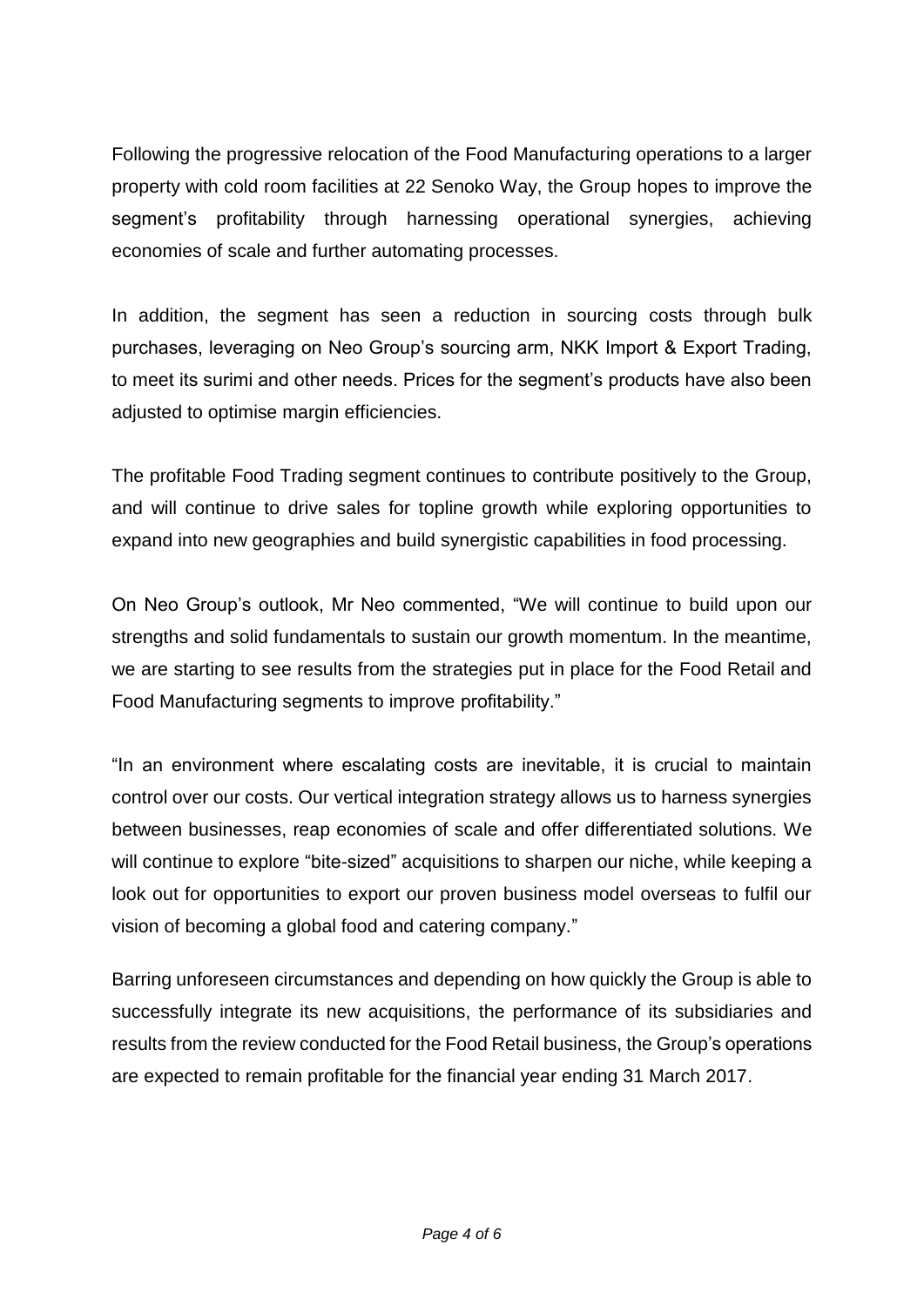*Note: This press release is to be read in conjunction with the related mandatory announcement filed by Neo Group Limited on SGXNET on 11 November 2016.*

#### **About Neo Group Limited**

Neo Group Limited is a leading food catering group in Singapore. Established since 1992, the Group possesses an award-winning track record and is one of the most recognised brand names in Singapore. The Group has been ranked as the number one events caterer in Singapore<sup>2</sup> and owns a vertically-integrated value chain to provide one-stop food and catering solutions.

The Group is involved in the Food Catering, Food Retail, Food Manufacturing, Food Trading, Food & Catering Supplies and other businesses, combining their synergistic qualities to bring customers top value in delivering fresh and tasty meals on time.

The Group supplies a large variety of quality food and buffets appealing to various market segments through its strong portfolio of brands, including *Neo Garden Catering, Orange Clove Catering*, *Deli Hub Catering*, *Best Catering*, *umisushi*, and Choz Confectionary. Its food retail network spans 29 outlets<sup>3</sup> islandwide.

Through its subsidiaries, Neo Group's business presence is in 29 countries worldwide. Its operations are supported by the East and West central kitchens, manufacturing facilities, warehouses and over 1,300 dedicated employees.

1

*<sup>2</sup> As defined in Euromonitor International report, 'Events Catering Services in Singapore', dated April 2016 whereby events catering refers to food catering services provided for social or corporate events only and is based upon customer value sales.*

*<sup>3</sup> As at November 1, 2016.*